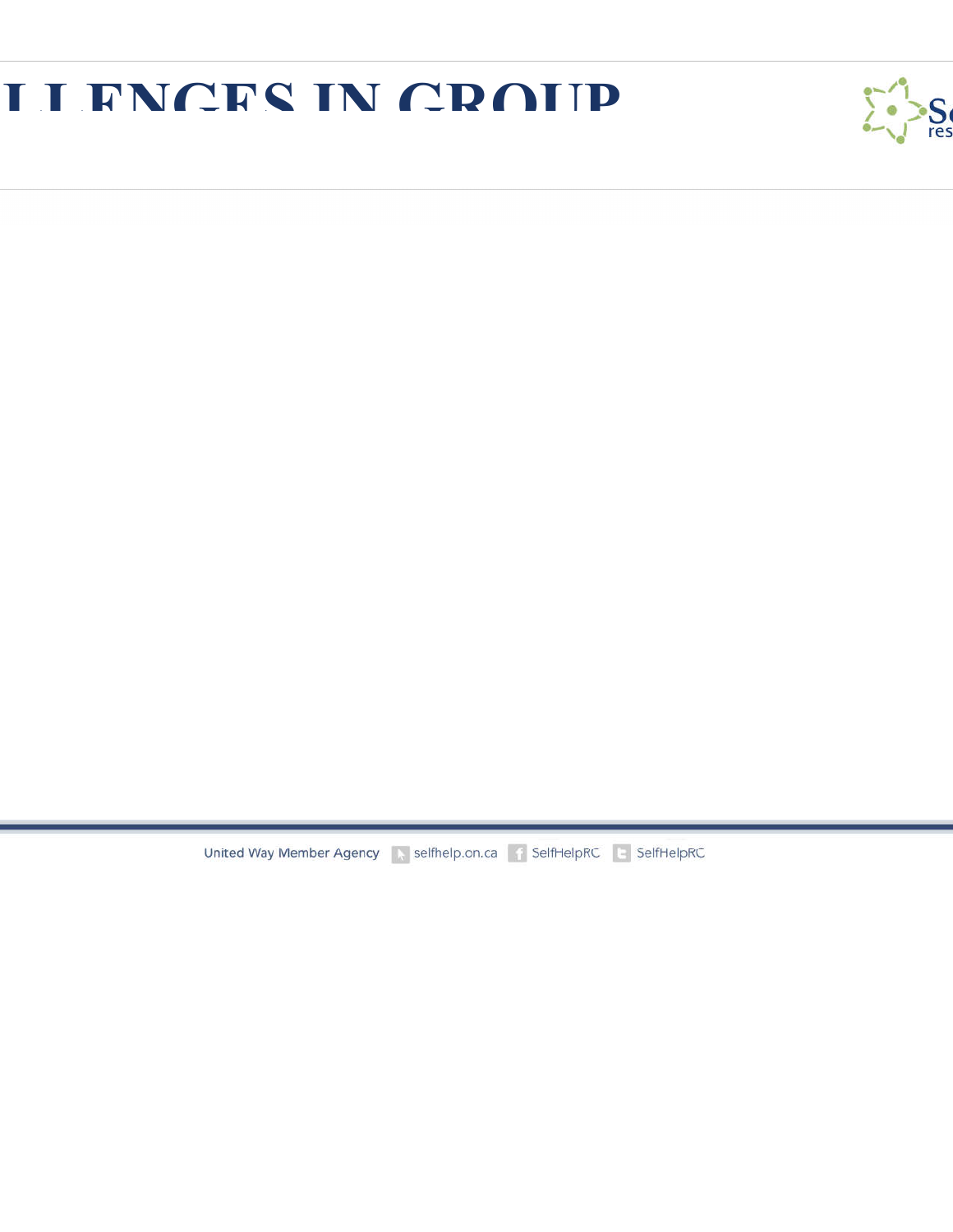# **LEAN CRAIP**



| <b>Iking space</b>                                                                                                                                                                                                                                                                                                                                                               | <b>Staying on track</b>                                                                                                                                                                                                                                                                                                                                                                                                                                                                                                                                                                        | <b>Avoiding Cyclical Discussion</b>                                                                                                                                                                                                                                                                                                                                                                                                                                                     |
|----------------------------------------------------------------------------------------------------------------------------------------------------------------------------------------------------------------------------------------------------------------------------------------------------------------------------------------------------------------------------------|------------------------------------------------------------------------------------------------------------------------------------------------------------------------------------------------------------------------------------------------------------------------------------------------------------------------------------------------------------------------------------------------------------------------------------------------------------------------------------------------------------------------------------------------------------------------------------------------|-----------------------------------------------------------------------------------------------------------------------------------------------------------------------------------------------------------------------------------------------------------------------------------------------------------------------------------------------------------------------------------------------------------------------------------------------------------------------------------------|
| bup member continues to use the<br>ared talking time<br>ntributions from other people who                                                                                                                                                                                                                                                                                        | Example: the group has a lot to discuss but<br>keeps getting sidetracked<br>Suggestions:<br>1. Assess the conversation, if it is                                                                                                                                                                                                                                                                                                                                                                                                                                                               | Example: group members continue o<br>that keeps going in circles with no le<br>insights or conclusions.<br>Causes: not enough or the right kind<br>available or members have a strong<br>reaction to the topic.                                                                                                                                                                                                                                                                         |
| oken<br>he comfort agreement/group<br>- step up step back<br>dividual to let others speak<br>group check in around how they<br>the way the talking space is being<br>mits on contributions at the start<br>peakers list<br>p member time (5 mins?) at the<br>or end of group to speak<br>ing piece<br>one a sound making instrument,<br>as, to shake when the speaker's<br>ished | meaningful and/or relates to topic in<br>some way and if there is flexibility in the<br>schedule no need to intervene<br>2. If there is no flexibility thank group<br>members for their contributions and<br>redirect them back to the topic at hand<br>3. Invite a group member to play time<br>keeper<br>4. Use a "parking lot" for new topics to<br>cover at the end of the session or<br>workshop<br>5. Revisit the group's agenda and priorities<br>to see if the group wants to make<br>changes<br>6. Prepare a more structured agenda with<br>the group ahead of time, with time limits | Suggestions:<br>Gently bring people back to t<br>original topic<br>2. Ask the group members what<br>need to move on<br>3. Suggest to the group that we<br>have all the information and y<br>continue the conversation wh<br>know more<br>4. Remind group members of th<br>comfort agreement/group gu<br>agree to disagree<br>5. Ask and acknowledge how th<br>members are feeling<br>6. Do a mindful moment with the<br>Speak to group members ind<br>7.<br>and ask how you can be supp |
| ss talk                                                                                                                                                                                                                                                                                                                                                                          | <b>Reducing Side conversations</b>                                                                                                                                                                                                                                                                                                                                                                                                                                                                                                                                                             | <b>Attention &amp; Focus</b>                                                                                                                                                                                                                                                                                                                                                                                                                                                            |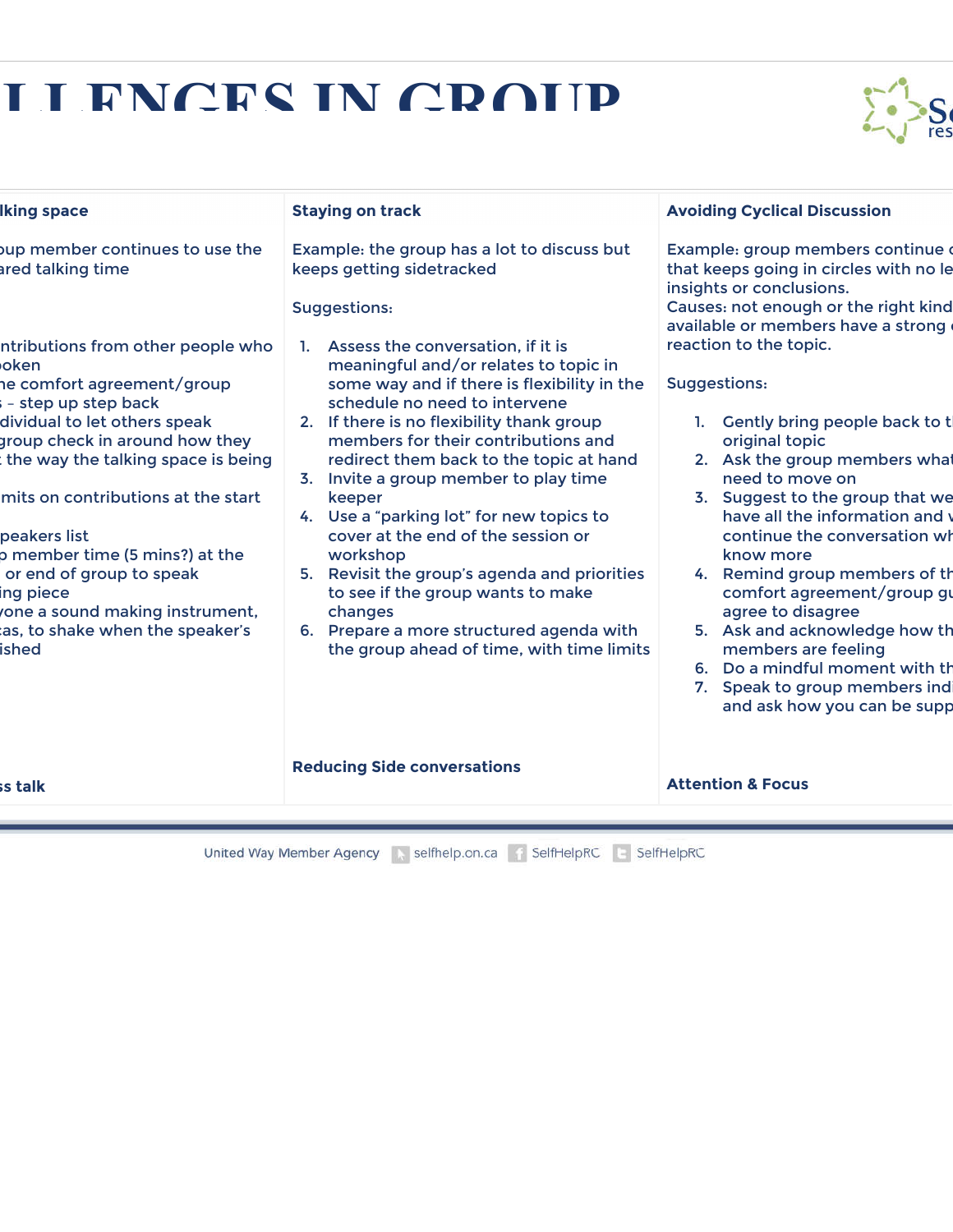# **LEARCES IN CRAID**



oup member interrupts others as sing

he comfort agreement/group  $=$  avoid cross talk

- e to count to 10 before sharing ments
- e to write down their comments ey can share them later

### hers' time

- p members repeatedly arrive late r when returning from breaks
- oup how they feel about members te
- roup members of the comfort t/group guidelines or add a
- around arriving late
- group members individually and
- supports they need to arrive on

Example: several members of the group are having private conversations while someone is speaking

### Suggestions:

- 1. Assess whether to address it before intervening: is it constant or brief?
- 2. If constant, refer to the comfort agreement /group guidelines – avoid cross talk
- 3. If the conversation is not about the topic being discussed, check if the group needs a break or a stretch
- 4. If the conversation is about the topic being discussed, ask if the they want to share their insights or feedback with the group
- 5. Remind everyone that there will be time for discussion during break or after the group
- 6. Invite the group to talk about how they feel about side conversations and adjust the comfort agreement as needed
- 7. Be transparent and share how you feel about the side conversations. Be assertive and use strengths-based language

**Cultivating a Non-Judgemental Space**

Example: group members are busy us phones, rattling papers, having side conversations, etc.

### Suggestions:

- 1. Wait a few minutes in silence to the group to get settled
- 2. Refer to the comfort agreemen guidelines on how the group w to handle cell phone use.
- 3. If the guideline no longer fits, c new guideline that everyone ag
- 4. Ask the group how they would move forward with the agenda limits

#### **Relieving Tension**

Example: a group member is using labels and

United Way Member Agency November 2016 and The SelfHelpRC Langelin SelfHelpRC